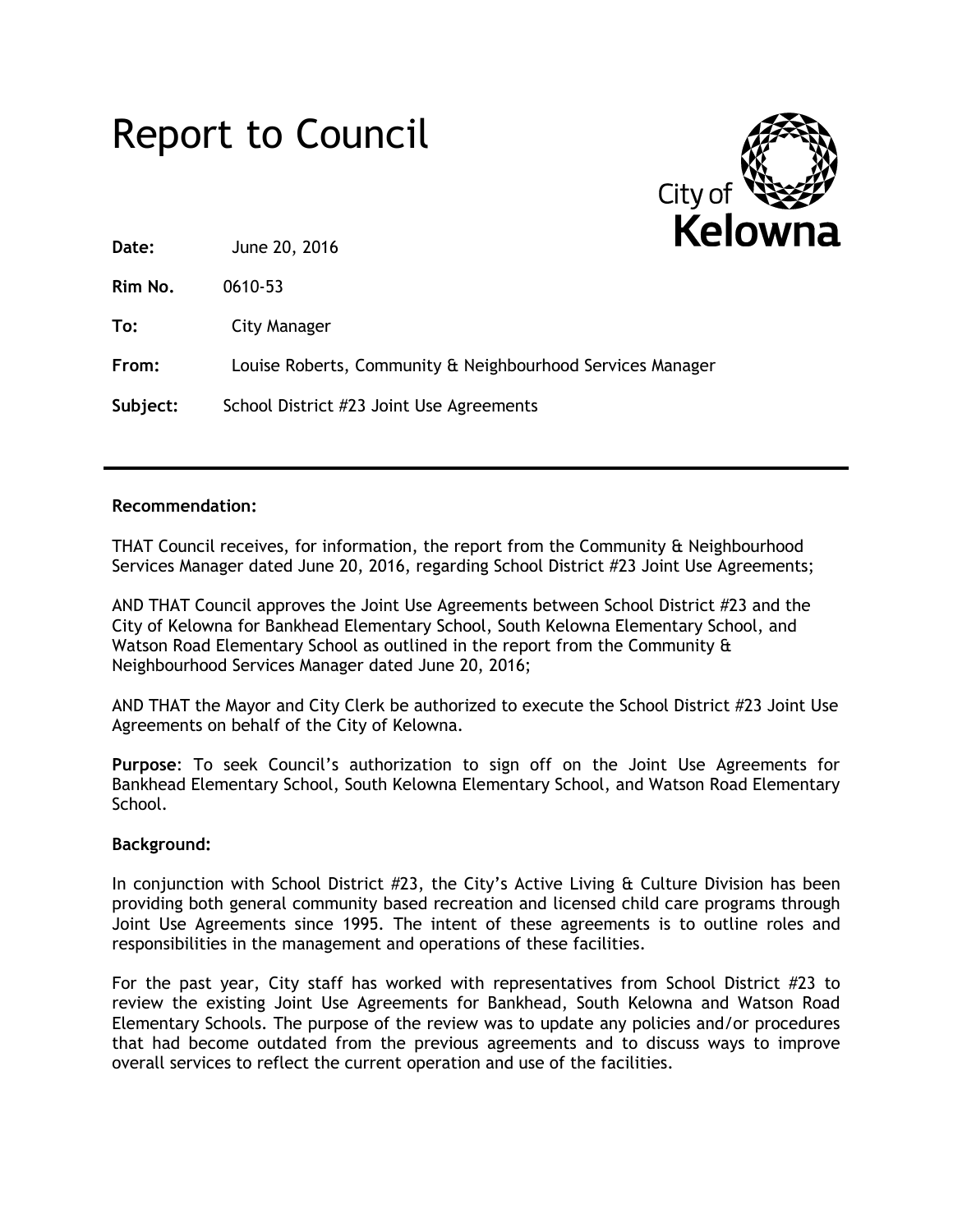In addition to the three school listed above, the City also utilizes a number of other School District #23 facilities, including the Okanagan Mission Secondary School Neighbourhood Learning Centre, and approximately 10-12 other schools each year for various programs/events.

The main changes to the Bankhead, South Kelowna and Watson Road Elementary Schools agreements focus on current operating practices which include:

- Updating the space allocation times to reflect current operations. For example, providing earlier access to some of the facilities in order to offer before school programming;
- Providing greater clarity regarding maintenance, jointly used equipment and custodial services; and
- Establishing annual fixed costs based for the past operational costs

The City currently offers general recreational programs and Licensed Group Child Care at these sites. The general recreational programs focus on active and instructional programs targeted at children, youth and families. The Licensed Group Child Care (school age) programs provide care to children outside of school hours or during periods of school closure.

Over the past year the Active Living & Culture Division has provided:

- Licensed out of school programs, Monday-Friday, 2:30 p.m. 5:30 p.m. or 5:45 p.m., September through June out of Bankhead Elementary School and Watson Road Elementary School for 50-60 participants
- Licensed out of school programs, Monday-Friday, 7:00 a.m. 8:30 a.m., September through June out of Watson Road Elementary School for 12 participants
- Licensed day camps, Monday-Friday, 7:30 a.m. 5:30 p.m. during Spring, Christmas and Summer Break out of Bankhead Elementary School & Watson Road Elementary School for 30-40 participants (10-12 weeks/year)
- General programs such as: sports, fitness, dance, art, crafts, cooking, martial arts, special events & family nights, music, languages, etc. (see table below for details)

|                               | <b>Bankhead</b> |          | South Kelowna | <b>Watson Road</b> |          |        |
|-------------------------------|-----------------|----------|---------------|--------------------|----------|--------|
| 2015                          | Elementary      |          | Elementary    | Elementary         |          | Total  |
|                               | General         | Licensed | General       | General            | Licensed |        |
|                               | programs        | programs | programs      | programs           | programs |        |
| # of programs<br>offered      | 39              | 21       | 123           | 254                | 44       | 476    |
| # of program hours<br>offered | 236             | 1,066    | 1,211         | 1,322              | 1,667    | 5,384  |
| Program attendance            | 2,202           | 5,783    | 6,237         | 7,007              | 7,344    | 28,573 |

The ability to provide these types of programs and services out of schools is an important part of our neighbourhood delivery system and supports our goals of creating inclusive opportunities, building healthy communities, and developing healthy engaged citizens.

**Internal Circulation:** Divisional Director, Active Living & Culture; Advisor, Communications & Information Services; City Clerk; Parks Services Manager, Civic Operations; Sport & Event Services Manager, Active Living & Culture

**Legal/Statutory Authority:** Community Charter s.23(1)(a)(c)